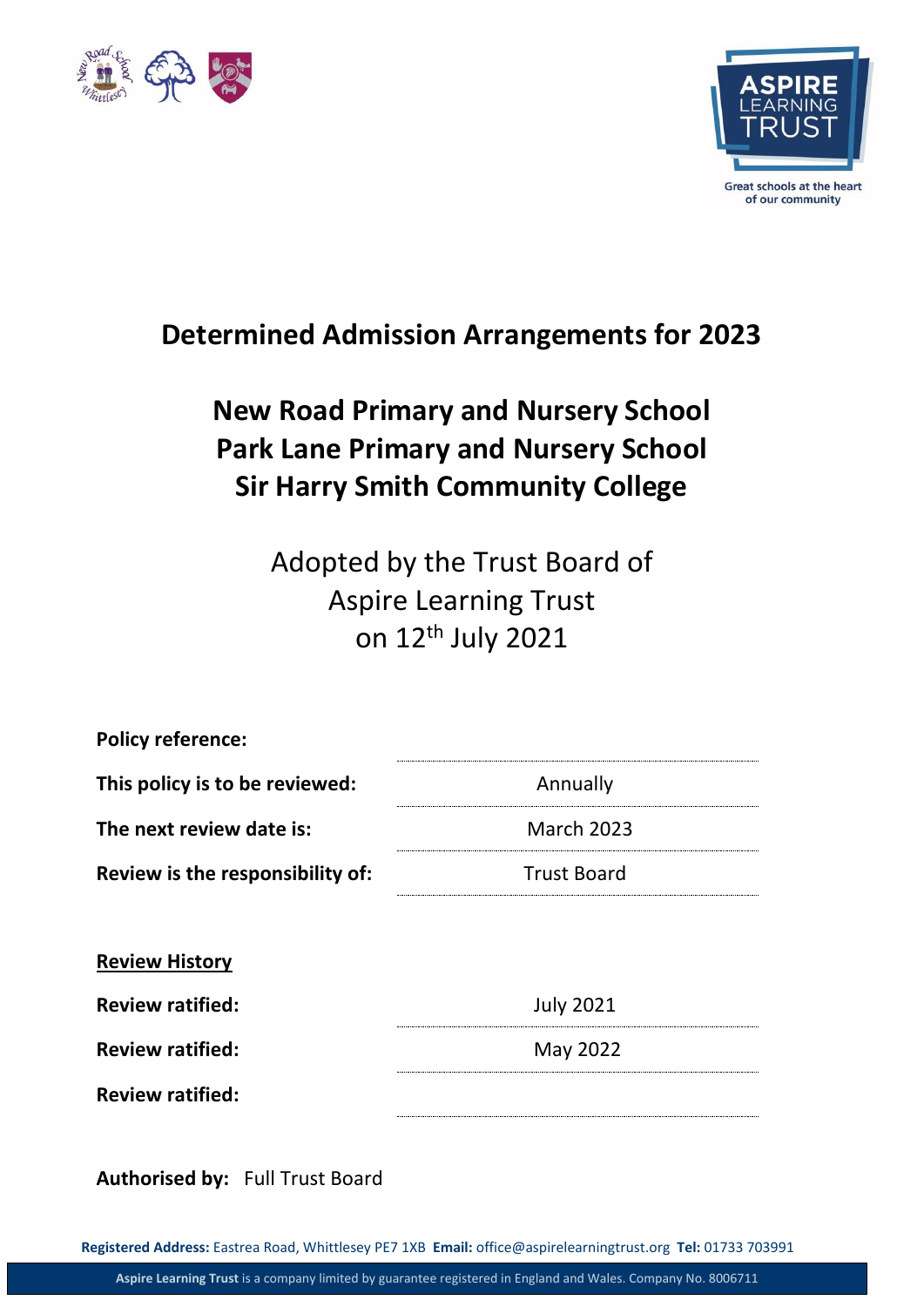| <b>Revisions made:</b> |                |                                                                        |
|------------------------|----------------|------------------------------------------------------------------------|
| Date:                  | Page no.       | <b>Description of changes:</b>                                         |
| 25/06/2021             | $\mathbf{1}$   | Amendment to CIC criterion as per CCC School Admission<br>Code changes |
| 25/06/2021             | $\overline{2}$ | Amendment to CIC criterion as per CCC School Admission<br>Code changes |
| 25/06/2021             | 3              | Amendment to CIC criterion as per CCC School Admission<br>Code changes |
| 28/03/2022             | Various        | Year changes from 2022 to 2023                                         |
|                        |                |                                                                        |
|                        |                |                                                                        |
|                        |                |                                                                        |
|                        |                |                                                                        |
|                        |                |                                                                        |
|                        |                |                                                                        |
|                        |                |                                                                        |
|                        |                |                                                                        |
|                        |                |                                                                        |
|                        |                |                                                                        |
|                        |                |                                                                        |
|                        |                |                                                                        |
|                        |                |                                                                        |
|                        |                |                                                                        |
|                        |                |                                                                        |
|                        |                |                                                                        |
|                        |                |                                                                        |
|                        |                |                                                                        |
|                        |                |                                                                        |
|                        |                |                                                                        |
|                        |                |                                                                        |
|                        |                |                                                                        |
|                        |                |                                                                        |
|                        |                |                                                                        |
|                        |                |                                                                        |
|                        |                |                                                                        |
|                        |                |                                                                        |
|                        |                |                                                                        |
|                        |                |                                                                        |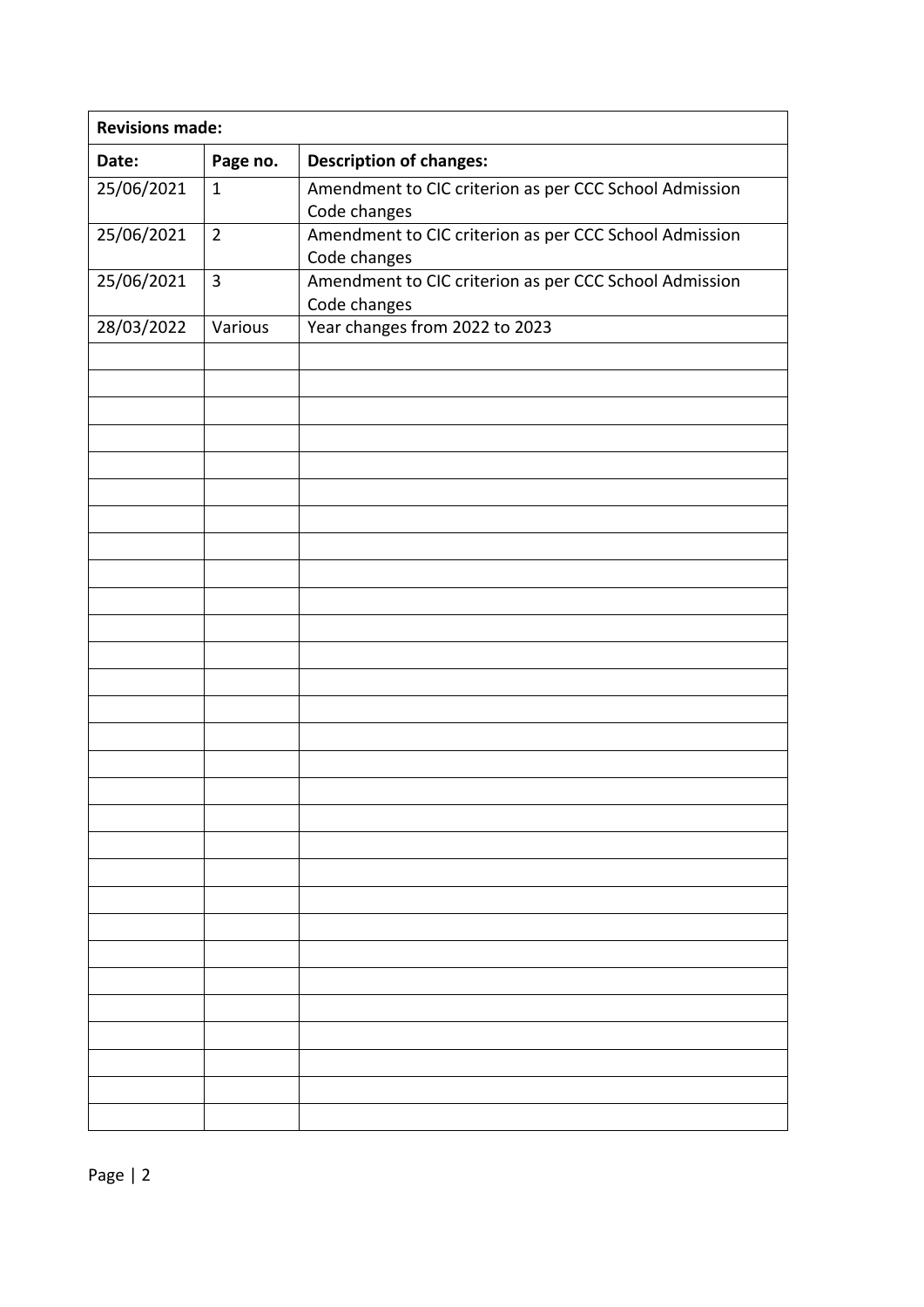

#### **NEW ROAD PRIMARY AND NURSERY SCHOOL**

The Published Admission Number (PAN) in Reception is 60

#### **Catchment Area**

Flag Fen, Whittlesey town and the area of the parish as far east as and including 311 Eastrea Road and Lattersley Hill Farm.

#### **Oversubscription criteria**

If fewer applications than the stated PAN are received all applicants will be admitted. If the school is oversubscribed, after the admission of pupils with an Education Health and Care Plan where the school is named in the plan\*, priority for admission will be given to those children who meet the criteria set out below, in order:

- 1. Child in Care [CIC) or children who were 'previously in care' but immediately after being looked after became subject to an adoption, residence, or special guardianship order. Proof will be required (see notes a and b).
- 2. Children who appear to the Trust to have been in state care (i.e., in the care of or accommodated by a public authority, religious organisation or any other provider whose sole/main purpose is to benefit society) outside of England but ceased to be so as a result of being adopted only.
- 3. Children with a sibling at the school (see note c)
- 4. Children living in the school's catchment area (see note d)
- 5. Any other children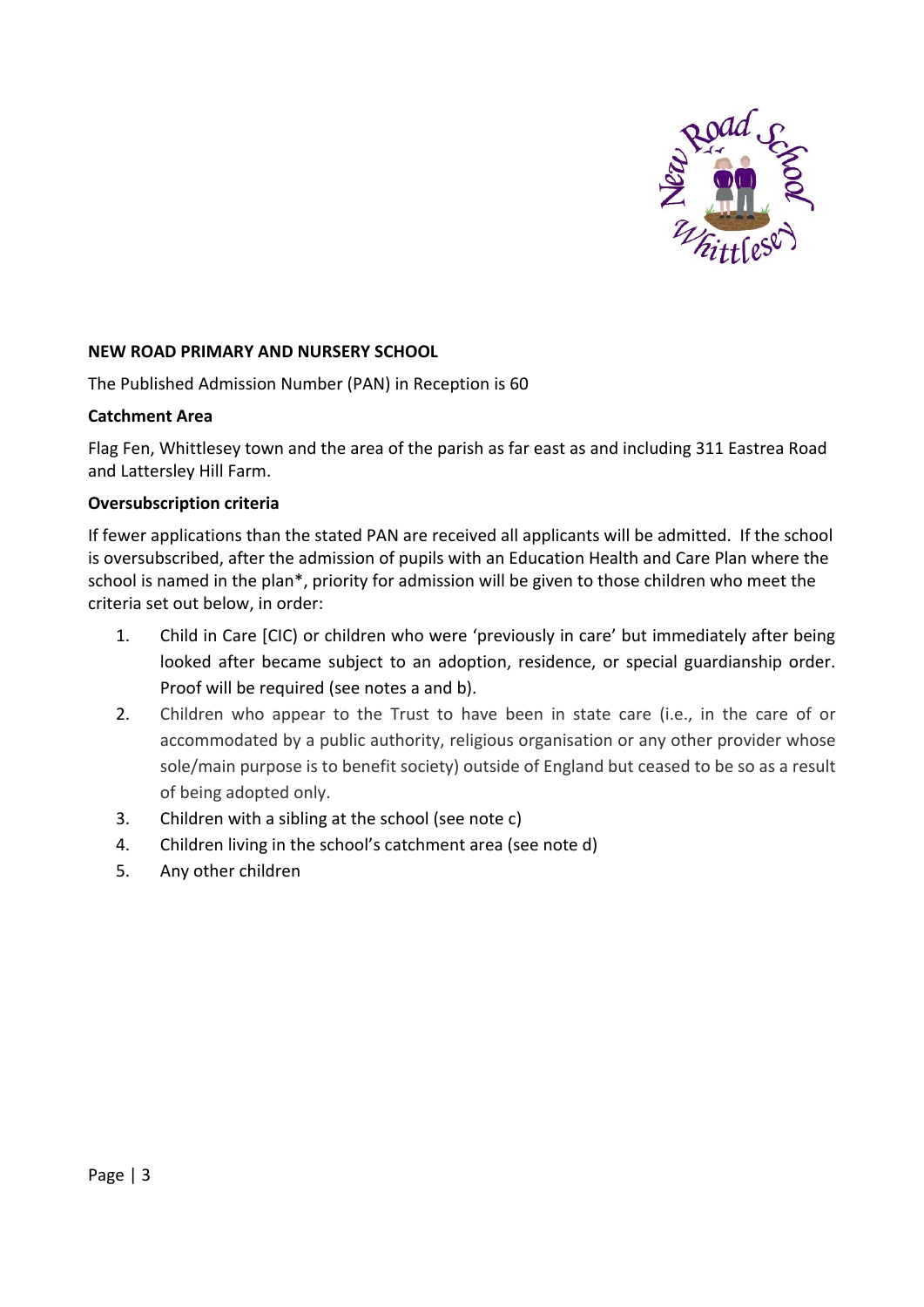

#### **PARK LANE PRIMARY AND NURSERY SCHOOL**

The Published Admission Number (PAN) in Reception is 60

#### **Catchment Area**

Kings Dyke as far west as Horsey Toll, Pondersbridge as far south as and including Oilmills Road, Whittlesey town and the area of the parish as far east as and including 311 Eastrea Road and Lattersley Hill Farm.

#### **Oversubscription criteria**

If fewer applications than the stated PAN are received all applicants will be admitted. If the school is oversubscribed, after the admission of pupils with an Education Health and Care Plan where the school is named in the plan\*, priority for admission will be given to those children who meet the criteria set out below, in order:

- 1. Child in Care [CIC) or children who were 'previously in care' but immediately after being looked after became subject to an adoption, residence, or special guardianship order. Proof will be required (see notes a and b)
- 2. Children who appear to the Trust to have been in state care (i.e., in the care of or accommodated by a public authority, religious organisation or any other provider whose sole/main purpose is to benefit society) outside of England but ceased to be so as a result of being adopted only
- 3. Children with a sibling at the school (see note c)
- 4. Children living in the school's catchment area (see note d)
- 5. Any other children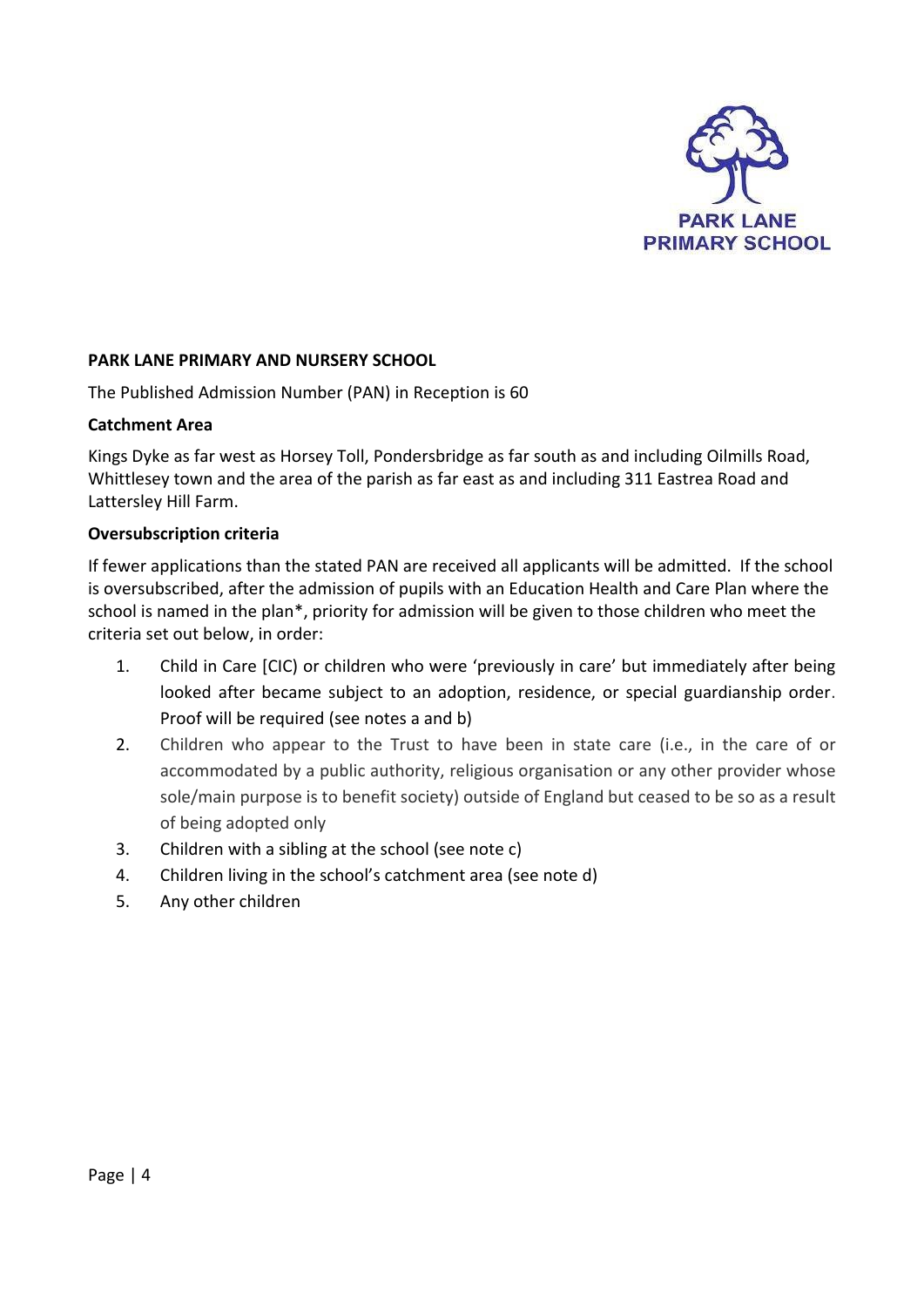

#### **SIR HARRY SMITH COMMUNITY COLLEGE**

The Published Admission Number (PAN) in YEAR 7 is 180

#### **Catchment Area**

Children living in the catchment areas served by the following primary schools: New Road Primary and Nursery School, Park Lane Primary and Nursery School, Alderman Jacobs Primary School, Coates Primary School, Duke of Bedford Primary School and Heritage Park Primary School.

#### **Oversubscription criteria**

If fewer applications than the stated PAN are received all applicants will be admitted. If the college is oversubscribed, after the admission of pupils with an Education Health and Care Plan where the college is named in the plan\*, priority for admission will be given to those children who meet the criteria set out below, in order:

- 1. Child in Care [CIC) or children who were 'previously in care' but immediately after being looked after became subject to an adoption, residence, or special guardianship order. Proof will be required (see notes a and b)
- 2. Children who appear to the Trust to have been in state care (i.e., in the care of or accommodated by a public authority, religious organisation or any other provider whose sole/main purpose is to benefit society) outside of England but ceased to be so as a result of being adopted only. Proof will be required (see notes a and b)
- 3. Children living in the catchment area and who attend one of the schools listed above and who have a sibling at the college (see notes c and d)
- 4. Children living in the catchment area and who have a sibling at the college (see notes c and d))
- 5. Children living in the catchment area and who attend one of the schools listed above (see note d)
- 6. Children living in the catchment area (see note c)
- 7. Children who attend one of the schools listed above and who have a sibling at the college (see note c)
- 8. Children of staff (see note g)
- 9. Children with a sibling at the college (see note c)

Page | 5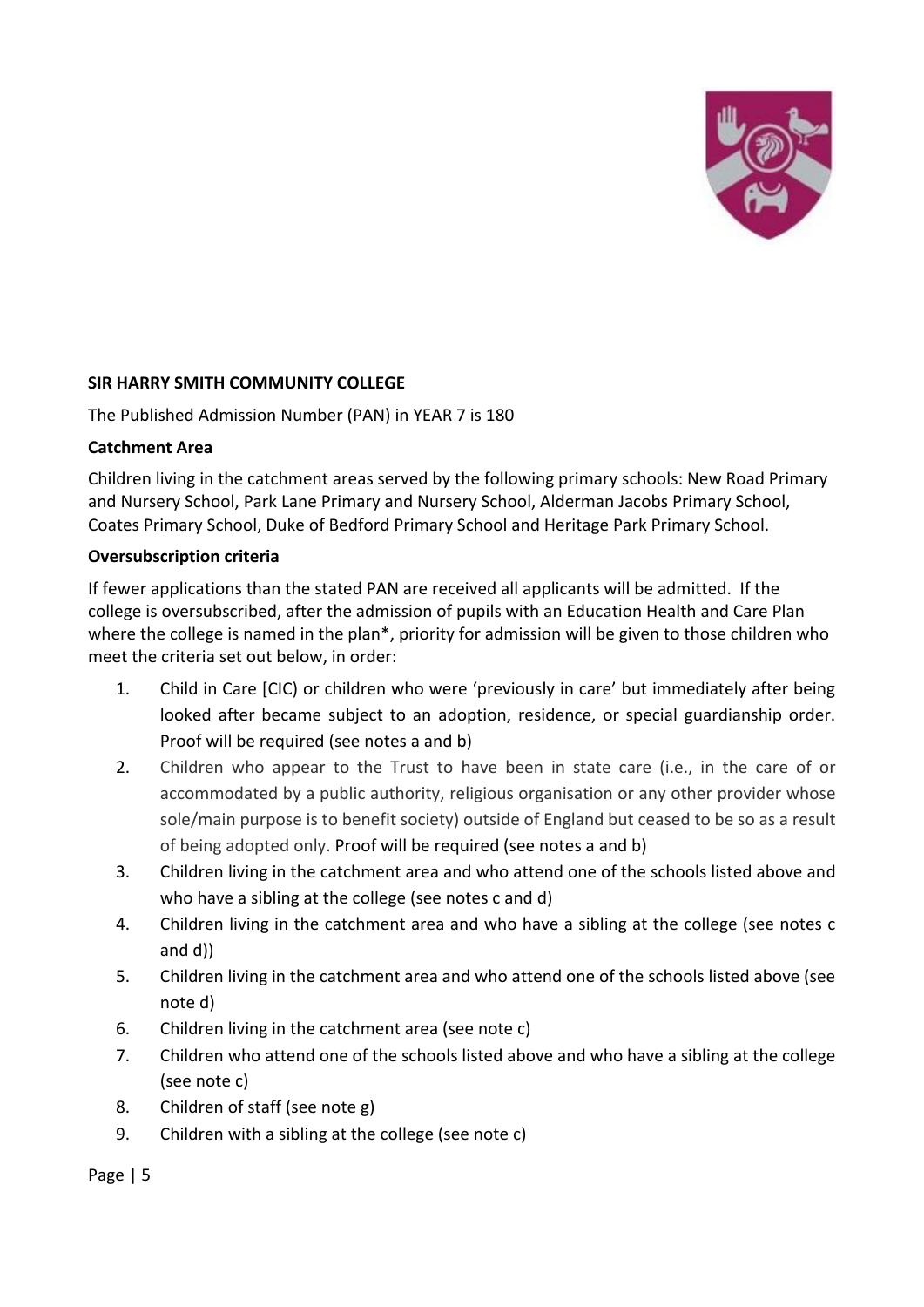- 10. Children who attend one of the schools listed above
- 11. Any Other Children

#### **FOR ALL SCHOOLS**

**\*** Those children with an Education Health and Care Plan that does not name the school will be referred to the Statutory Assessment Team to determine an appropriate place.

#### **Tiebreaker:**

If applying these criteria results in there being more children within any of the above categories than the number of available places, the tiebreak will be the distance the pupil lives from the school with those living closer to the school receiving the higher priority.

Distances within Cambridgeshire are calculated by measuring a straight line from the reference point of the pupil's home address (see note e), as determined by OS Address Base Premium ™, to the reference point of the primary schools and the main pupil entrance of the secondary school. For families who live outside of Cambridgeshire, straight line distances are determined using a combination of local maps and online resources.

Where there is one remaining place available, but the next measured distance is shared equally by more than one applicant, the ultimate tiebreaker will be random selection, witnessed by the Council officer, independent of the Admissions Team. Where there is one remaining place available and the next child to be considered for admission is one of a multiple birth group, all multiple birth siblings will be admitted even if this exceeds the PAN.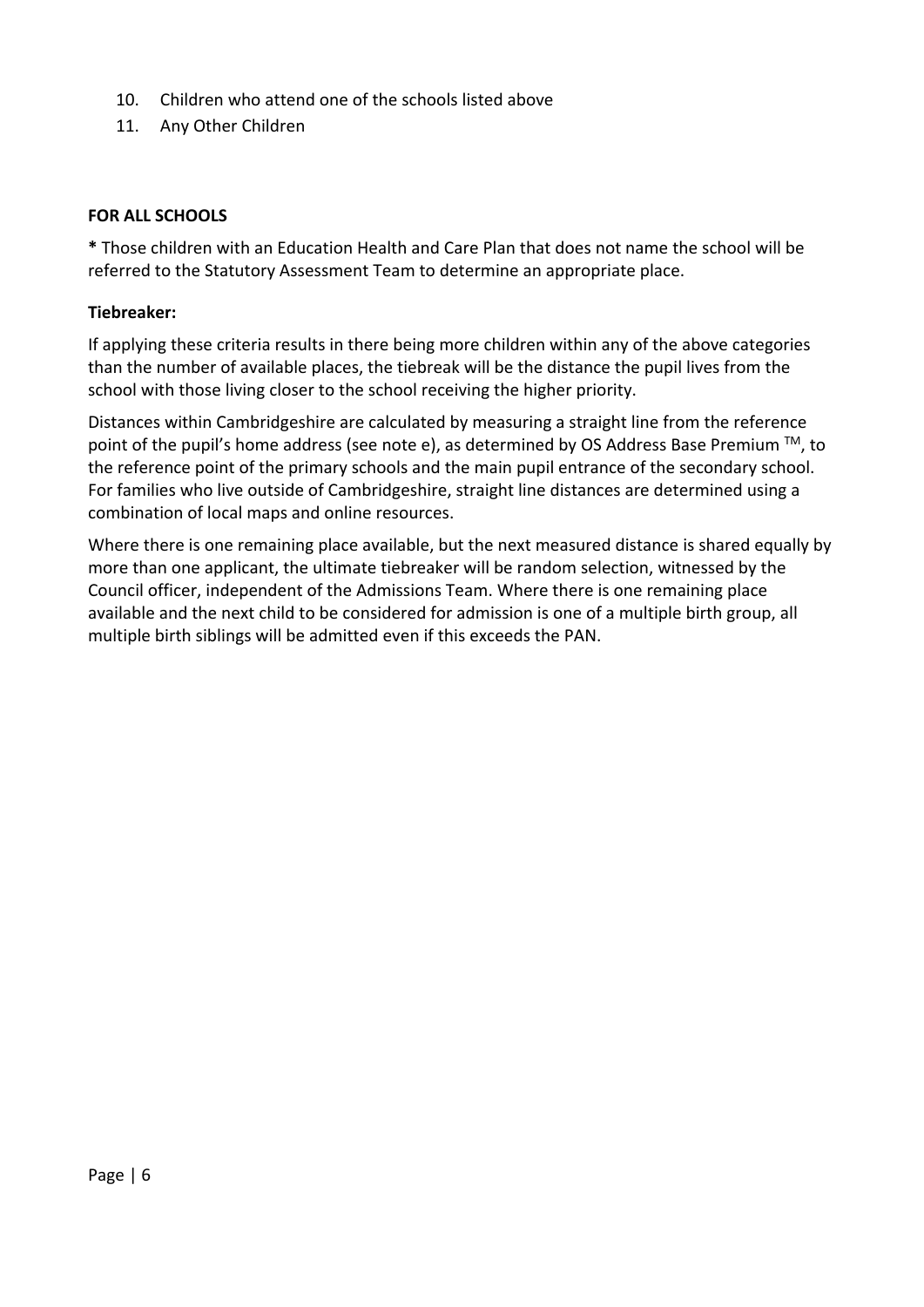#### **Admissions Process**

#### *Normal Admissions*

Normal admissions to the schools (that is to Reception at the two primary schools and Year 7 at the secondary school) are arranged through the co-ordinated scheme operated by Cambridgeshire County Council and all applications must therefore be made to them on their standard application form, preferably online at: [www.cambridgeshire.gov.uk/admissions](http://www.cambridgeshire.gov.uk/admissions)

Parents not living in Cambridgeshire should contact their own home Local Authority for details on how to apply.

If your child has an Education, Health and Care Plan, you should not make your application directly to School Admissions. You will receive information from your child's SEN Casework Officer regarding the specific application process for your child.

#### *Waiting list*

Waiting lists are maintained for Normal admissions until the end of the Autumn term in the year of entry. Children not offered a place are kept on the relevant waiting list which has been prioritised according to the oversubscription criteria rather than by the date the application was made. The waiting list will be re-prioritised according to the oversubscription criteria each time a child is added.

#### *Casual (in-year) Admissions*

Requests for admission into other year groups should be made to the Cambridgeshire County Council who, by agreement, manages these requests for admission on behalf of the schools.

#### **Appeals**

Parents who have not been allocated a place for their child will have the right of appeal to an independent panel. Details of how to exercise this right will be included in the notification letter from the local authority following either the coordinated admissions process or applications for casual admission.

#### **Admission Outside Normal Age Group**

In exceptional circumstances the ALT Trust Board will consider agreeing to the admission of a child to a year group other than is applicable to their chronological age. This may be appropriate, for example, where premature birth has led to children falling into a year group other than would have been the case had they been carried to full term. Similarly, where decisions to allow out of age group education have been taken by previous schools it will normally be appropriate for children to remain with their established year group. Other circumstances will be considered on their merits and in all cases, decisions will be taken in the best interests of the child.

All such requests should be made directly to the school at the time of application including any supporting evidence. If they are made as part of the coordinated admissions process the application form should also be completed and submitted to the local authority. If the request is

Page | 7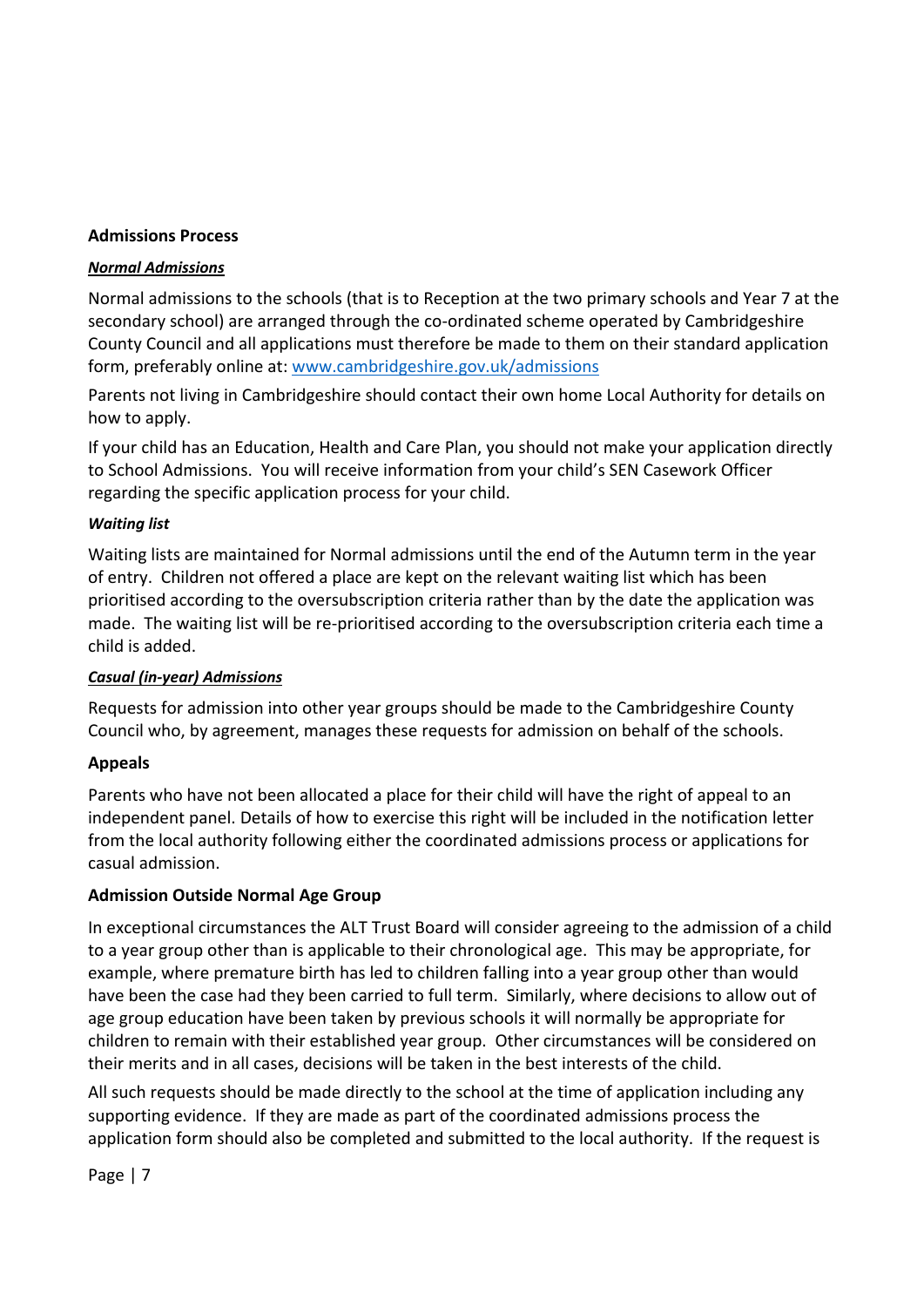approved the application will be processed in the normal way. Applications outside that process will be considered as casual admissions.

If a request is denied a place may be offered in the age-appropriate year group.

### **Notes**

- **a.** A **'looked after'** child is a child who is (a) in the care of the local authority, or (b) being provided with accommodation by a local authority in the exercise of their social services function (see Section 22(1) of the Children Act 1989) at the time of making an application to a school.
- **b.** A **'previously looked after'** child is one who immediately after being 'looked after' became subject to an adoption, residence, or special guardianship order (now known as child arrangement order). Evidence must be provided to be considered under this criterion:
	- Adoption certificate/orders that reference Section 12 of the Adoption Act or Section 46 of the Children's Act;
	- Any CAO (Child Arrangement Order);
	- Any SGO (Special Guardianship Order) that mentions Section 14a;
	- Any Residence Order issued prior to 22.4.14;
	- Written confirmation from an involved Council employee (ideally the assigned Social Worker) stating they are current 'looked after' or were formerly in public care.
- **c.** A **sibling** refers to children, usually brothers or sisters, aged between 2 and 16, who live together in the same family unit. This includes children who are in attached nursery or sixth form provision. The sibling must be in the school at the time of the application and be likely to remain in the school at the proposed date of admission.
- **d.** The catchment area is a defined geographical area surrounding a school from which it will usually take the majority of its pupils. Parents may contact Cambridgeshire County Council if they are uncertain whether or not they reside in the catchment area.
- **e.** A pupil's **home address** is considered to be the child's permanent or main residence at the time school places are allocated. This should also be the address where the child will be residing when they start school.

Where a child's time is divided between more than one address, their "main residence" will be taken from where they spend the majority of their school nights (Sunday to Thursday), **and** to where the child is registered with the GP.

An address used for before and after-school childcare arrangements will **not** be considered.

Places cannot be allocated on the basis of intended future changes of address, unless the move has been confirmed and the relevant proof can be provided:

- a letter from your solicitor confirming exchange of contracts and completion date;
- a copy of a rental agreement for at least 12 months signed by both the tenant and the landlord.